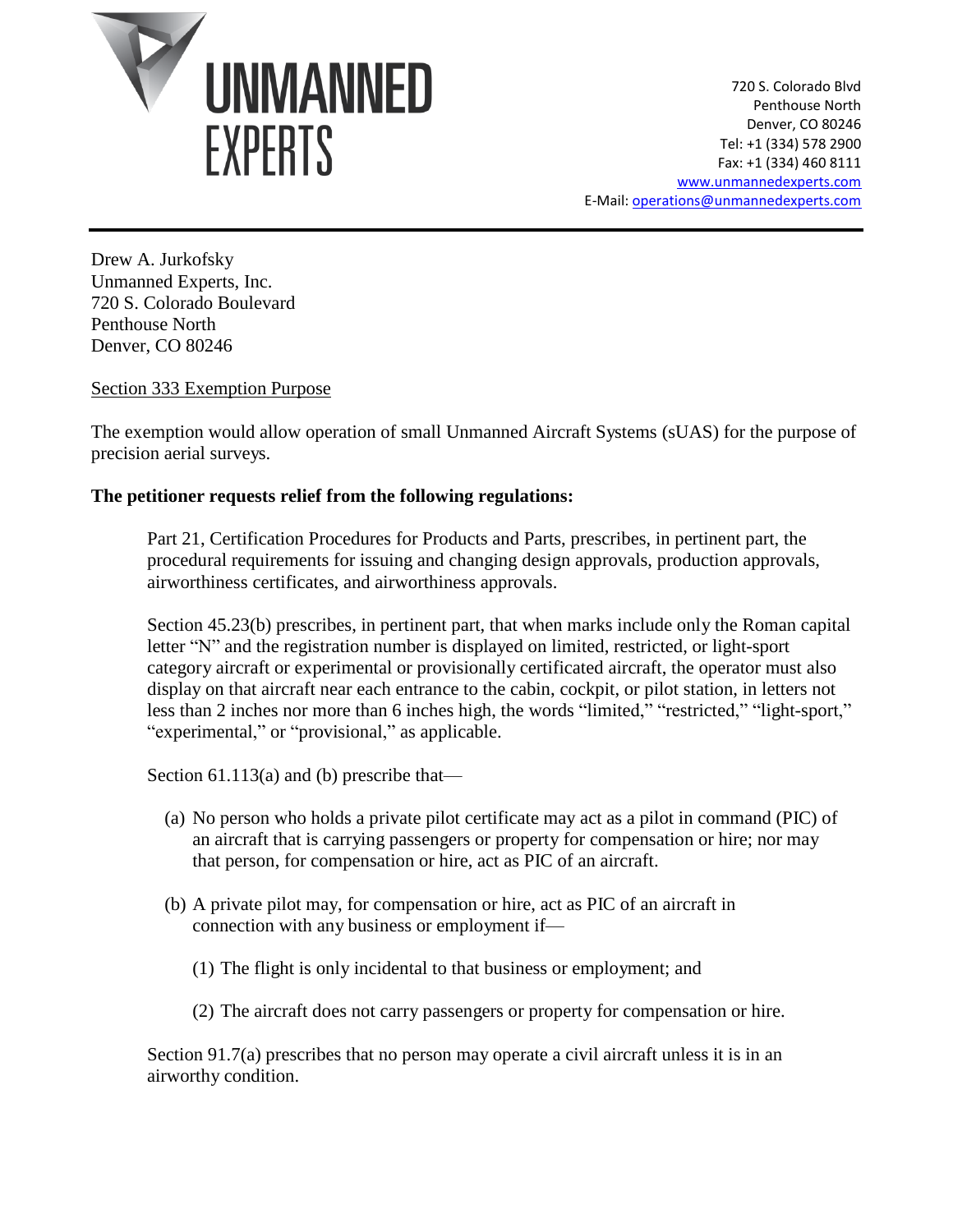

Section 91.9(b)(2) prescribes, in pertinent part, that no person may operate U.S.-registered civil aircraft unless there is available in the aircraft a current approved Airplane or Rotorcraft Flight Manual, approved manual material, markings, and placards, or any combination thereof.

Section 91.103 prescribes that each PIC shall, before beginning a flight, become familiar with all available information concerning that flight. This information must include—

- (b) For any flight, runway lengths at airports of intended use, and the following takeoff and landing distance information:
	- (1) For civil aircraft for which an approved Airplane or Rotorcraft Flight Manual containing takeoff and landing distance data is required, the takeoff and landing distance data contained therein; and
	- (2) For civil aircraft other than those specified in paragraph (b)(1) of this section, other reliable information appropriate to the aircraft, relating to aircraft performance under expected values of airport elevation and runway slope, aircraft gross weight, and wind and temperature.

Section 91.109 prescribes, in pertinent part, that no person may operate a civil aircraft (except a manned free balloon) that is being used for flight instruction unless that aircraft has fully functioning dual controls.

Section 91.119 prescribes that, except when necessary for takeoff or landing, no person may operate an aircraft below the following altitudes:

(c) *Over other than congested areas.* An altitude of 500 feet above the surface, except over open water or sparsely populated areas. In those cases, the aircraft may not be operated closer than 500 feet to any person, vessel, vehicle, or structure.

Section 91.121 prescribes, in pertinent part, each person operating an aircraft to maintain cruising altitude by reference to an altimeter that is set "to the elevation of the departure airport or an appropriate altimeter setting available before departure."

Section 91.151(a) prescribes that no person may begin a flight in an airplane under visual flight rules (VFR) conditions unless (considering wind and forecast weather conditions) there is enough fuel to fly to the first point of intended landing and, assuming normal cruising speed—

(1) During the day, to fly after that for at least 30 minutes.

Section 91.203(a) prescribes, in pertinent part, that no person may operate a civil aircraft unless it has within it—

- (1) An appropriate and current airworthiness certificate; and
- (2) An effective U.S. registration certificate issued to its owner or, for operation within the United States, the second copy of the Aircraft Registration Application as provided for in § 47.31(c).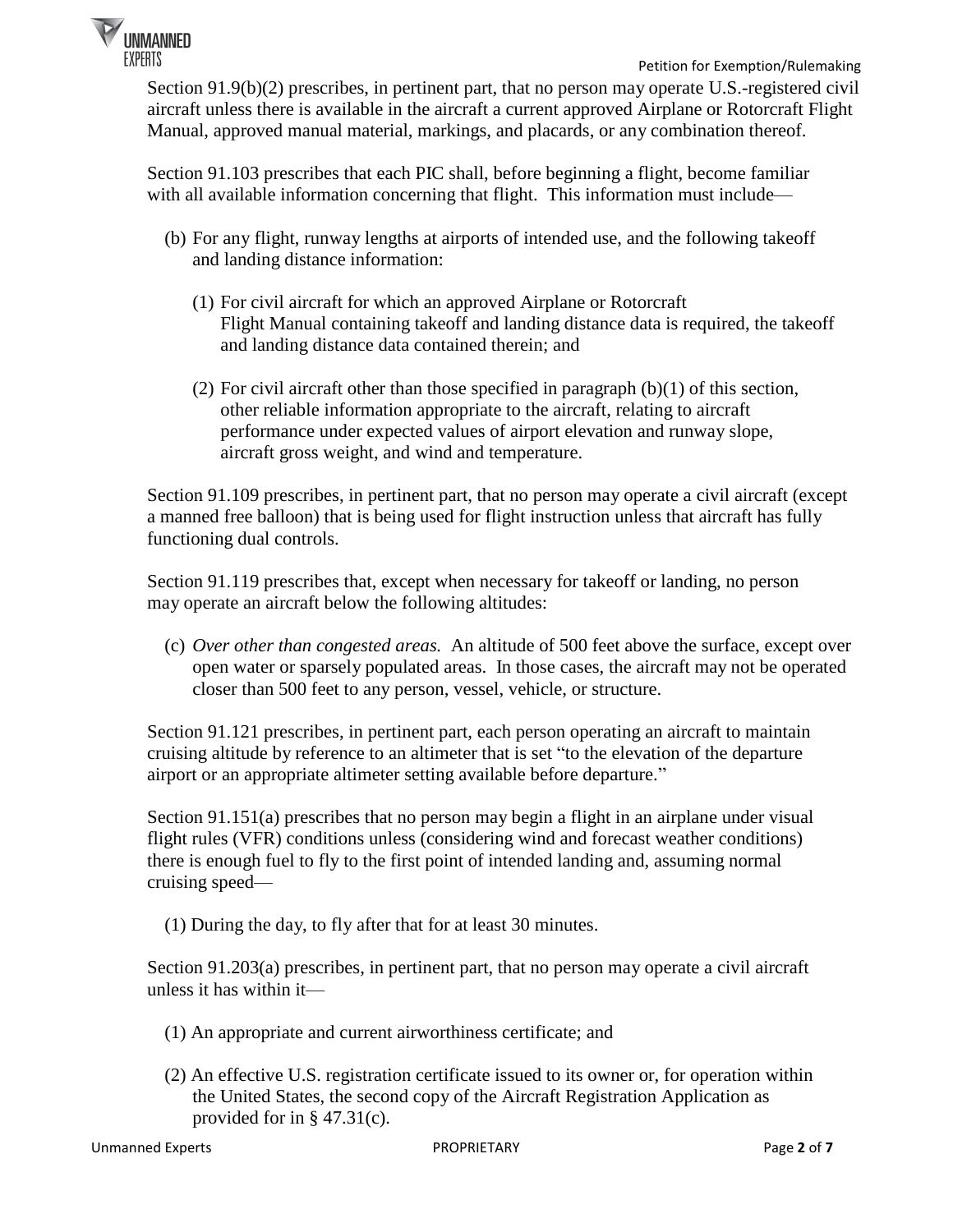

Section 91.203(b) prescribes, in pertinent part, that no person may operate a civil aircraft unless the airworthiness certificate or a special flight authorization issued under § 91.715 is displayed at the cabin or cockpit entrance so that it is legible to passengers or crew.

Section 91.405(a) prescribes, in pertinent part, that each owner of an aircraft operator or owner shall have that aircraft inspected as prescribed in subpart E of this part and shall, between required inspections, except as provided in paragraph (c) of this section, have discrepancies repaired as prescribed in part 43, Maintenance, Preventive Maintenance, Rebuilding, and Alteration.

Section  $91.407(a)(1)$  prescribes that no person may operate any aircraft that has undergone maintenance, preventive maintenance, rebuilding, or alteration unless it has been approved for return to service by a person authorized under § 43.7 of this chapter.

Section 91.409(a)(2) prescribes, in pertinent part, that no person may operate an aircraft unless, within the preceding 12 calendar months, it has had an inspection for the issuance of an airworthiness certificate in accordance with part 21.

Section 91.417(a) and (b) prescribe, in pertinent part, that—

- (a) Each registered owner or operator shall keep the following records for the periods specified in paragraph (b) of this section:
	- (1) Records of the maintenance, preventive maintenance, and alteration and records of the 100-hour, annual, progressive, and other required or approved inspections, as appropriate, for each aircraft (including the airframe) and each engine, propeller, rotor, and appliance of an aircraft. The records must include—
		- (i) A description (or reference to data acceptable to the Administrator) of the work performed; and
		- (ii) The date of completion of the work performed; and
		- (iii) The signature and certificate number of the person approving the aircraft for return to service.
	- (2) Records containing the following information:
		- (i) The total time in service of the airframe, each engine, each propeller, and each rotor.
		- (ii) The current status of life-limited parts of each airframe, engine, propeller, rotor, and appliance.
		- (iii) The time since last overhaul of all items installed on the aircraft that are required to be overhauled on a specified time basis.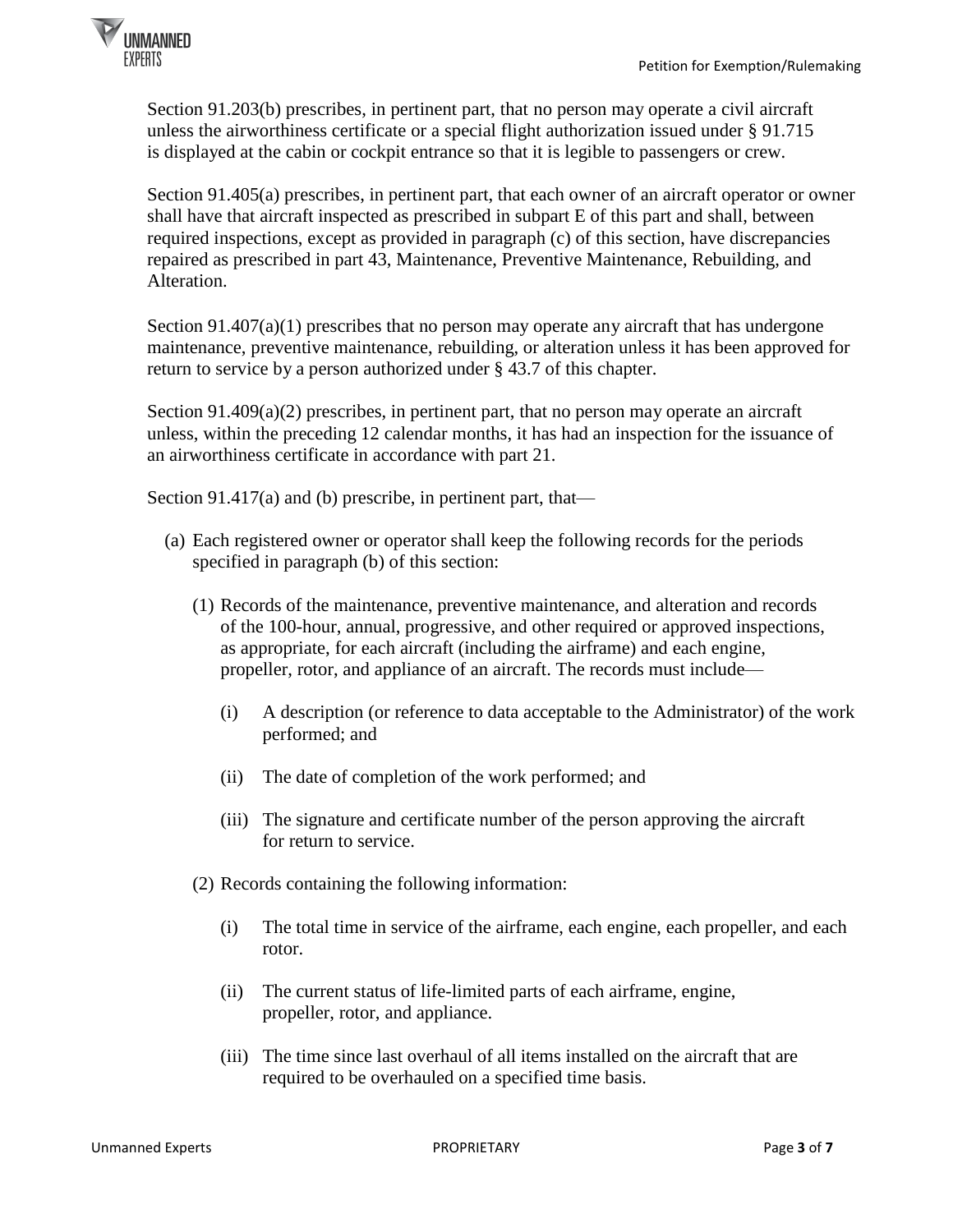

- (iv) The current inspection status of the aircraft, including the time since the last inspection required by the inspection program under which the aircraft and its appliances are maintained.
- (v) The current status of applicable airworthiness directives (AD) and safety directives including, for each, the method of compliance, the AD or safety directive number and revision date. If the AD or safety directive involves recurring action, the time and date when the next action is required.
- (vi) Copies of the forms prescribed by § 43.9(d) for each major alteration to the airframe and currently installed engines, rotors, propellers, and appliances.
- (b) The owner or operator shall retain the following records for the periods prescribed:
	- (1) The records specified in paragraph (a)(1) of this section shall be retained until the work is repeated or superseded by other work or for 1 year after the work is performed.
	- (2) The records specified in paragraph  $(a)(2)$  of this section shall be retained and transferred with the aircraft at the time the aircraft is sold.
	- (3) A list of defects furnished to a registered owner or operator under § 43.11 shall be retained until the defects are repaired and the aircraft is approved for return to service.

# Unmanned Aircraft System (UAS)

The UAS Unmanned Experts proposes to use is constructed by Aeryon Labs, Inc. and referred to as the *Aeryon SkyRanger* (hereafter referred to as SkyRanger). The SkyRanger is commonly referred to as a quad copter (4 rotors and 4 motors) which weighs a total of 5.3 pounds (lbs.) without payload and is powered by lithium polymer batteries. It can carry payloads up to 600 grams (1 lb., 5 ounces) resulting in a total weight of no more than 6½ lbs. and has an operational range of up to 1.6 nautical miles. The SkyRanger can be operated with a maximum wind threshold of 40 miles per hour (MPH) for sustained winds and wind gusts up to 55 MPH.

The SkyRanger can be operated entirely by a touch-screen, map-based interface. This means the operator only needs to command the system where to go, and the system does all the flying for the operator. The SkyRanger can be operated in both semi and fully autonomous flight modes, with the operator simply clicking on a map to create a pre-planned flight path for a flight. In addition, the operator can create no fly zones or maximum flight ranges and altitudes so the system cannot enter areas deemed unsafe or unnecessary to fly over.

The petitioner states further that the UAS has built-in intelligent fault handling which allows the SkyRanger to detect a system fault while in the air and automatically fly back to its take-off location and land. Faults that can be detected include: loss of communication; exceeding pre-set wind thresholds; and low battery levels.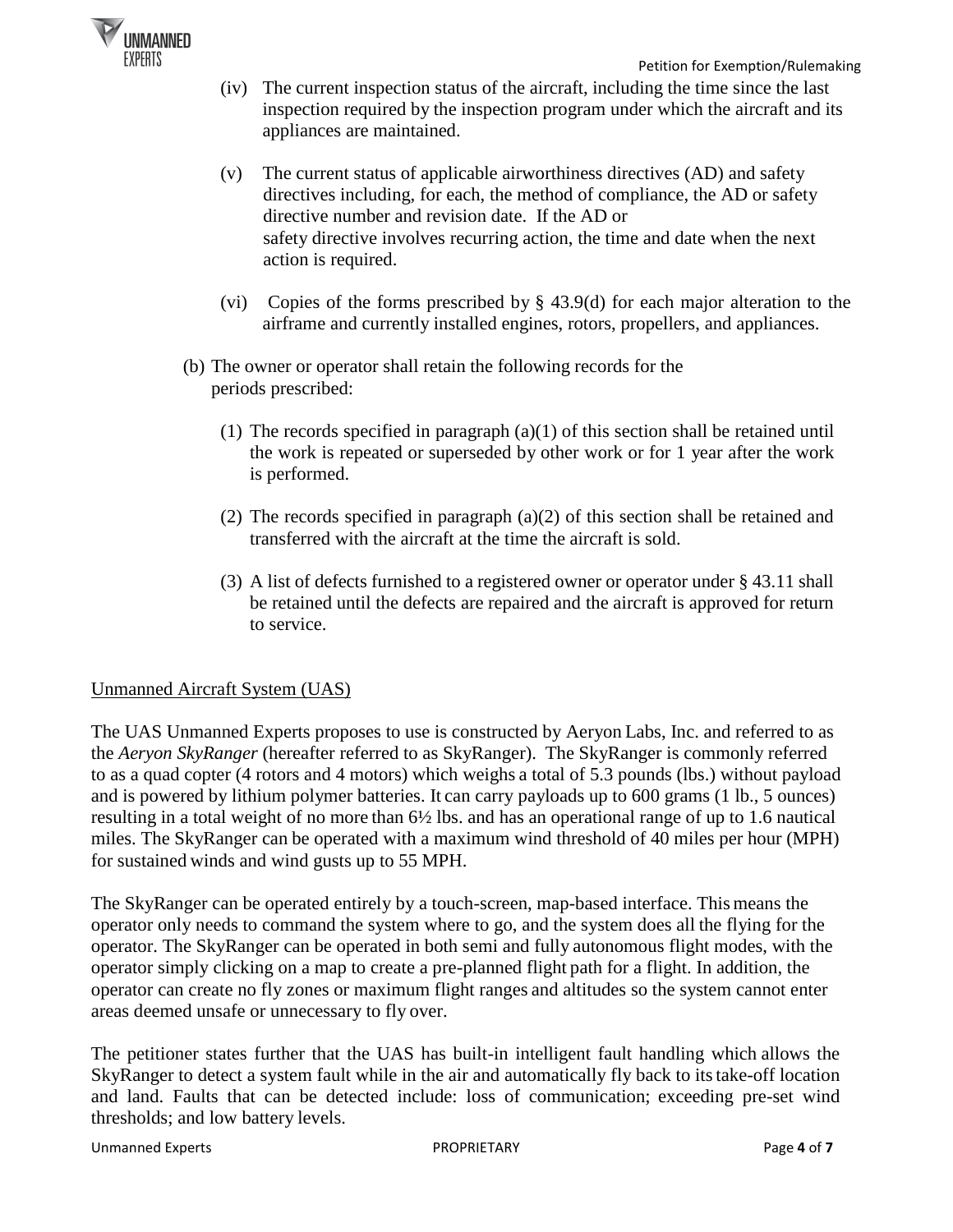

All flight operations are global positioning system (GPS) controlled, making the system easy to navigate. At any point if the operator is not explicitly commanding the system to move, the system automatically holds its GPS position. The flight control system employs not only GPS positioning but a variety of sensors including sonar, barometric pressure, temperature, wind speed and others to ensure stability so long as wind thresholds are not exceeded. Also a flight termination link – to prevent a "fly away" or other potentially dangerous situation – is available to the operator.

Regarding the display of appropriate aircraft markings (14 CFR 45.23), the petitioner states that the SkyRanger has no entrance to the cabin, cockpit, or pilot station on which the word "experimental" can be placed. Further, the petitioner requests an exemption because no official marking systems for UAS have been established yet for operations inside the National Airspace System (NAS). The petitioner has instead offered to mark the system with the name of the organization and location or origin.

The petitioner states that the maintenance requirements in §§ 91.405(a), 91.407(a)(1), 91.409(a)(2), 91.417(a) and (b) apply only to aircraft with an airworthiness certificate and are therefore inapplicable to its sUAS operations. The petitioner states that the SkyRanger is nearly maintenance free since it performs automatic pre-flight checks prior to flight and the failure of any check will prevent take-off. The petitioner notes that checks which cannot be done by the system will be performed by a qualified person prior to each flight. The petitioner further states that Original Equipment Manufacturer (OEM) requirements will be followed in the performance of maintenance, inspection and record keeping for the SkyRanger as provided in the Operations Guide. Also, the petitioner will implement a maintenance and quality assurance program for the SkyRanger.

The petitioner states that the OEM defines the maintenance requirements for the unmanned aircraft and per those requirements Unmanned Experts will ensure that OEM qualified maintainers are performing all inspections to precise OEM standards. No operations will take place without required inspections and maintenance items being completed. Further, all inspections and maintenance action items will be documented in aircraft logs and communicated to the OEM as required. Aircraft maintenance logbooks will be made available upon official request.

# UAS Pilot In Command (PIC)

The petitioner asserts all operations of the SkyRanger will be conducted by a designated PIC who shall hold a current private pilot certificate with a valid third class airman medical certificate. Further, the petitioner indicates that the PICs will be certified to operate by the unmanned system manufacturer.

The petitioner notes that for all flight operations a PIC will be designated and this person will be directly responsible for the operation of the UAS and the safety of the operation. It will be the responsibility of the PIC to ensure the operation complies with all applicable regulations and/or ensures professional "best practice" to all applicable regulations.

In addition, for each operation an observer will be responsible to visually maintain contact with the SkyRanger and scan the area for undetected aircraft or obstacles. The observer will also handle the communications between the PIC, external crew, air safety officer and the platform safety officer.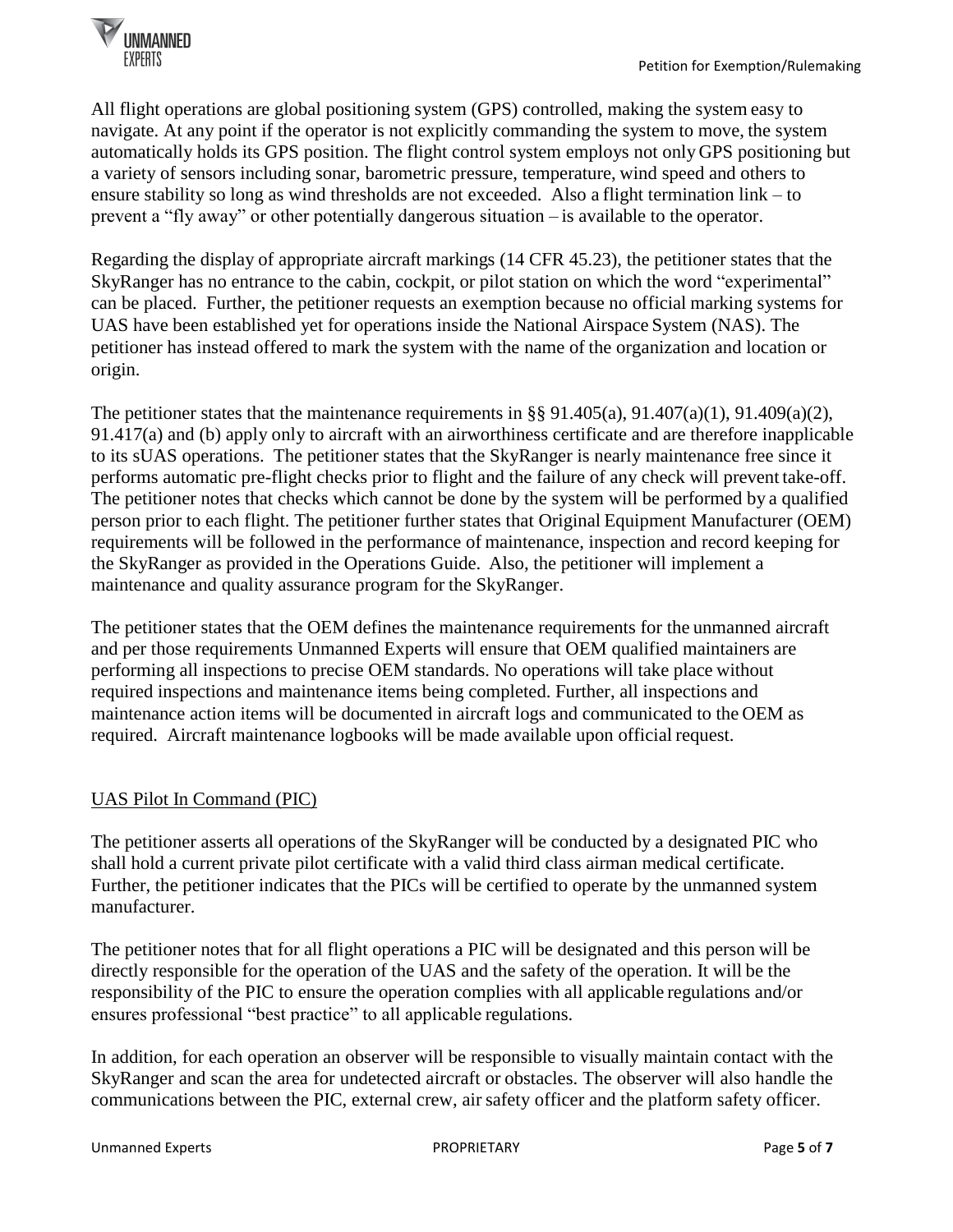

#### UAS Operating Parameters

The petitioner states that the SkyRanger will remain within Visual Line of Sight (VLOS) of the pilot and all flight operations will be conducted at least 5 miles from an airport and at least 3 miles from any city or densely populated area, which are depicted in yellow on VFR sectional charts. The petitioner will provide notification to the local Flight Standards District Office (FSDO) and airport controller of all operations within five miles of an airport. The petitioner notes that the SkyRanger will be restricted to an altitude of 400 feet above ground level (AGL). The petitioner states that all operations will occur during daylight hours and the FAA will have advance notice of all operations through the filing of notices-to-airmen (NOTAMs). All operations will occur under Visual Meteorological Conditions (VMC) only.

The petitioner asserts all operations will be conducted over private or controlled access property. Flight operations will be conducted at least 500 feet from all non-participating persons (persons other than the PIC or VO), vessels, vehicles, and structures unless:

- 1. Barriers or structures are present that sufficiently protect non-participating persons from debris in the event of an accident. The PIC will ensure that non-participating persons remain under such protection. If a situation arises where non-participating persons leave such protection and are within 500 feet of the UA, flight operations will cease immediately and/or;
- 2. The aircraft is operated near vessels, vehicles or structures where the land owner/controller has granted permission and the PIC has made a safety assessment of the risk of operating closer to those objects and;
- 3. Operations near the PIC or VO do not present an undue hazard to the PIC or VO, per § 91.119(a).

The petitioner further asserts that the size of the aircraft, the lack of flammable fuel, and the fact that the aircraft is carried to the location and not flown there all establish the equivalent level of safety. The petitioner states that the SkyRanger construction with energy absorbent material provides at least an equivalent level of safety compared to operations being conducted with conventional aircraft that would be orders-of-magnitude larger and would be carrying passengers, cargo, and flammable fuel.

With respect to the fuel requirements, the petitioner notes that, in order to meet the 30 minute reserve requirements in 14 CFR 91.151, UAS flights would have to be limited to approximately 20 minutes. The petitioner states that limiting SkyRanger flights to 20 minutes would greatly reduce their utility. The petitioner argues that, given the limitations on the UA's proposed operations and the location of those proposed operations, a longer time frame for flight in daylight VFR conditions is reasonable. The petitioner believes that an equivalent level of safety can be achieved by maintaining 10 minutes of reserve fuel, which, allowing 40 minutes of flight time, would be more than adequate to return the UAS to its planned landing zone from anywhere in its operating area.

# Public Interest

The petitioner states that, given the small size of the UA involved and the restricted sterile operating environment, its proposed operation "falls squarely within that zone of safety (an equivalent level of